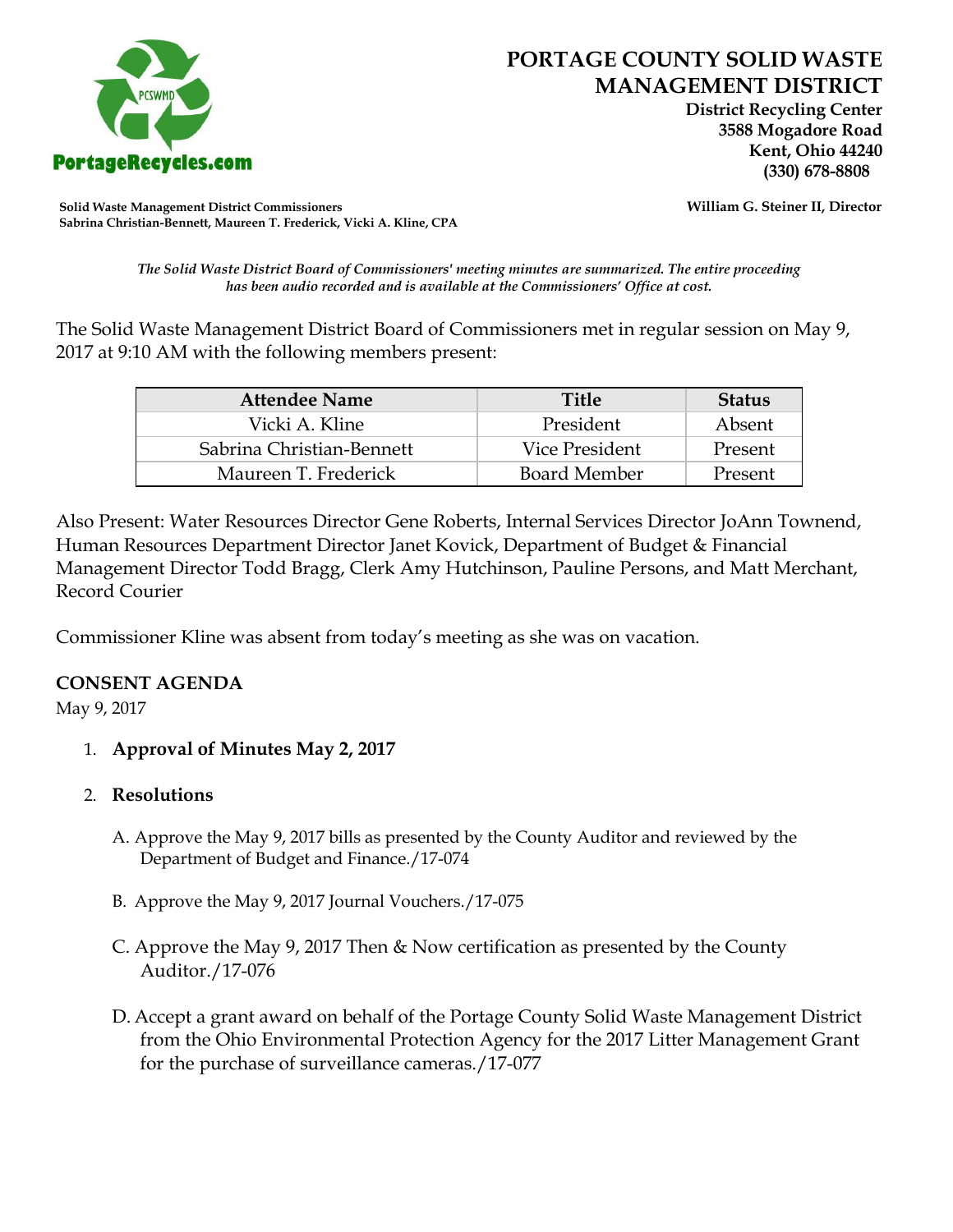Commissioner Christian-Bennett asked if there's a local match to the grant agreement and Director Bragg explained originally it was thought the grant would have a match, but the grant was awarded outright. The Solid Waste Management District also applied for an industrial paper shredder, but the EPA has put that on hold as they are uncertain of their own funding.

| <b>Motion To:</b> | Approve the May 9, 2017 Consent Agenda for Solid Waste Management District |
|-------------------|----------------------------------------------------------------------------|
| <b>RESULT:</b>    | <b>ADOPTED</b>                                                             |
| <b>MOVER:</b>     | Sabrina Christian-Bennett, Board Member                                    |
| <b>SECONDER:</b>  | Maureen T. Frederick, Board Member                                         |
| AYES:             | Maureen T. Frederick, Sabrina Christian-Bennett                            |
| <b>ABSENT:</b>    | Vicki A. Kline                                                             |

**RESOLUTION NO. 17-074 - RE: BILLS APPROVED AND CERTIFIED TO THE PORTAGE COUNTY AUDITOR FOR PAYMENT.** 

It was moved by Maureen T. Frederick, seconded by Sabrina Christian-Bennett that the following resolution be adopted:

- **RESOLVED,** that the bills were approved and certified to the County Auditor for payment, contingent upon the review of the Portage County Department of Budget and Financial Management, Department of Internal Services or other designee on May 9, 2017 in the total payment amount of **\$23,571.01 for Funds 8300-8399** as set forth in the Accounts Payable Warrant Report on file in the office of the Portage County Auditor; and be it further
- **RESOLVED,** that the District Board of Commissioners finds and determines that all formal actions of this Board concerning and relating to the adoption of this resolution were taken in an open meeting of this Board and that all deliberations of this Board that resulted in those formal actions were in meeting open to the public in compliance with the law including Section 121.22 of the Ohio Revised Code.

Roll call vote as follows:

Vicki A. Kline, Absent; Sabrina Christian-Bennett, Yea; Maureen T. Frederick, Yea;

## **RESOLUTION NO. 17-075**

This resolution was inadvertently omitted. This is for numbering purposes only.

**RESOLUTION NO. 17-076 - RE: ACCEPTANCE OF THEN AND NOW CERTIFICATIONS FOR PAYMENT.**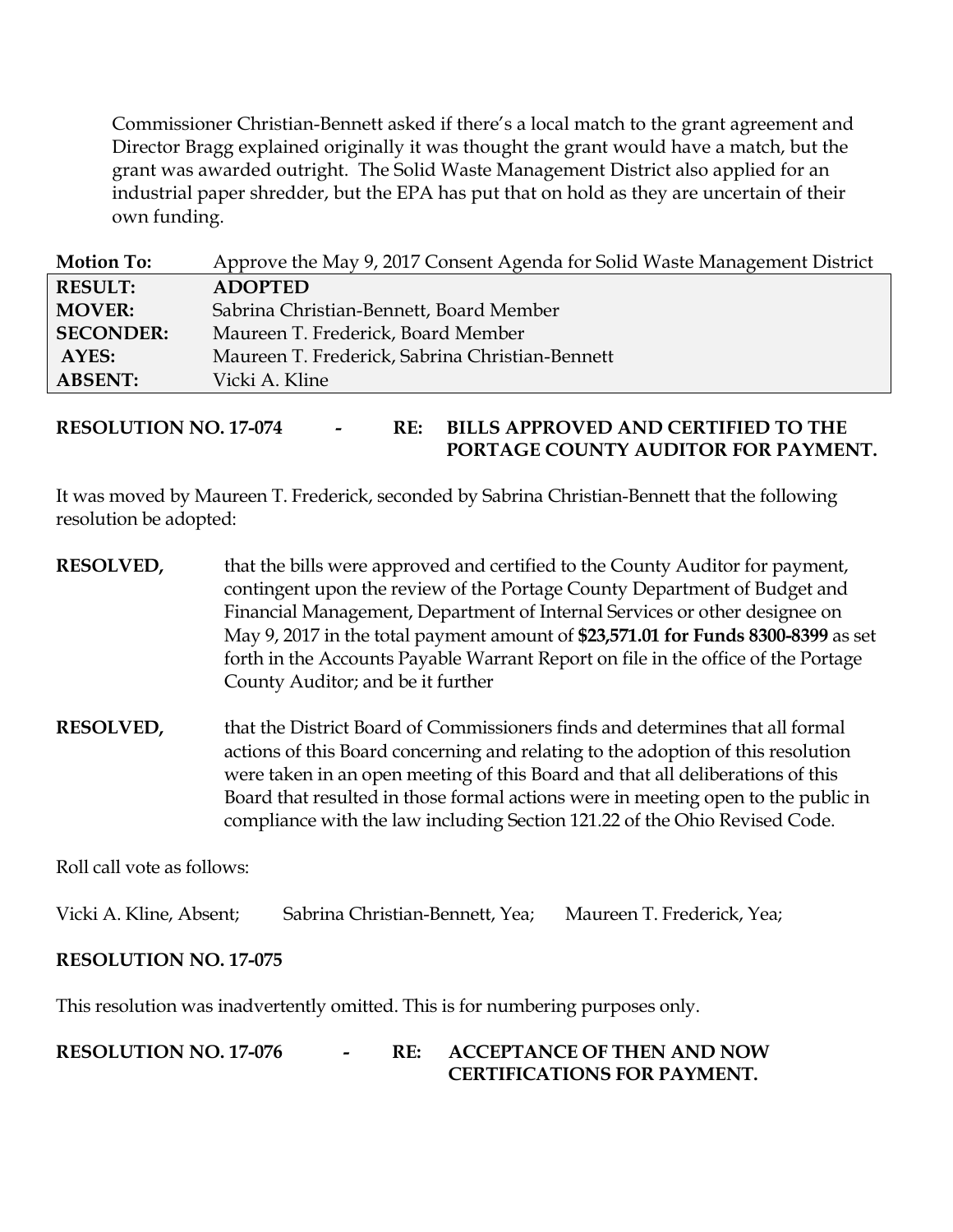It was moved by Maureen T. Frederick, seconded by Sabrina Christian-Bennett that the following resolution be adopted:

| <b>WHEREAS,</b>  | Ohio Revised Code Section 5705.41 (D)(1) authorizes the expenditure of moneys,<br>provided a certificate of the County Auditor is supplied stating that there was at<br>the time of the making of such contract or order and at the time of the execution<br>of such certificate a sufficient sum appropriated for the purpose of such contract<br>and in the treasury or in process of collection to the credit of an appropriate fund<br>free from any previous encumbrances (Then and Now Certification), and |
|------------------|------------------------------------------------------------------------------------------------------------------------------------------------------------------------------------------------------------------------------------------------------------------------------------------------------------------------------------------------------------------------------------------------------------------------------------------------------------------------------------------------------------------|
| <b>WHEREAS,</b>  | the Then and Now Certification is recommended by the State Auditor's Office,<br>the Portage County Auditor's Office, and the Portage County Prosecutor's Office,<br>and                                                                                                                                                                                                                                                                                                                                          |
| <b>WHEREAS,</b>  | a listing of expenditures, attached hereto as Exhibit "A" and incorporated herein<br>by reference, has been certified by the County Auditor according to Ohio Revised<br>Code section 5705.41 (D)(1); now therefore be it                                                                                                                                                                                                                                                                                        |
| <b>RESOLVED,</b> | that the expenditures listed herein are properly certified by the County Auditor in<br>the amount of \$1,348.12 dated May 9, 2017 as set forth in Exhibit "A" shall be<br>paid; and be it further                                                                                                                                                                                                                                                                                                                |
| <b>RESOLVED,</b> | that the District Board of Commissioners finds and determines that all formal<br>actions of this Board concerning and relating to the adoption of this resolution<br>were taken in an open meeting of this Board and that all deliberations of this<br>Board that resulted in those formal actions were in meeting open to the public in<br>compliance with the law including Section 121.22 of the Ohio Revised Code.                                                                                           |

Roll call vote as follows:

Vicki Kline, Absent; Sabrina Christian-Bennett, Yea; Maureen T. Frederick, Yea; **RESOLUTION NO. 17-077 - RE: ACCEPT A GRANT AWARD ON BEHALF OF THE PORTAGE COUNTY SOLID WASTE MANAGEMENT DISTRICT FROM THE OHIO ENVIRONMENTAL PROTECTION AGENCY FOR THE 2017 LITTER MANAGEMENT GRANT FOR THE PURCHASE OF SURVEILLANCE CAMERAS.**

It was moved by Maureen T. Frederick, seconded by Sabrina Christian-Bennett that the following Resolution be adopted: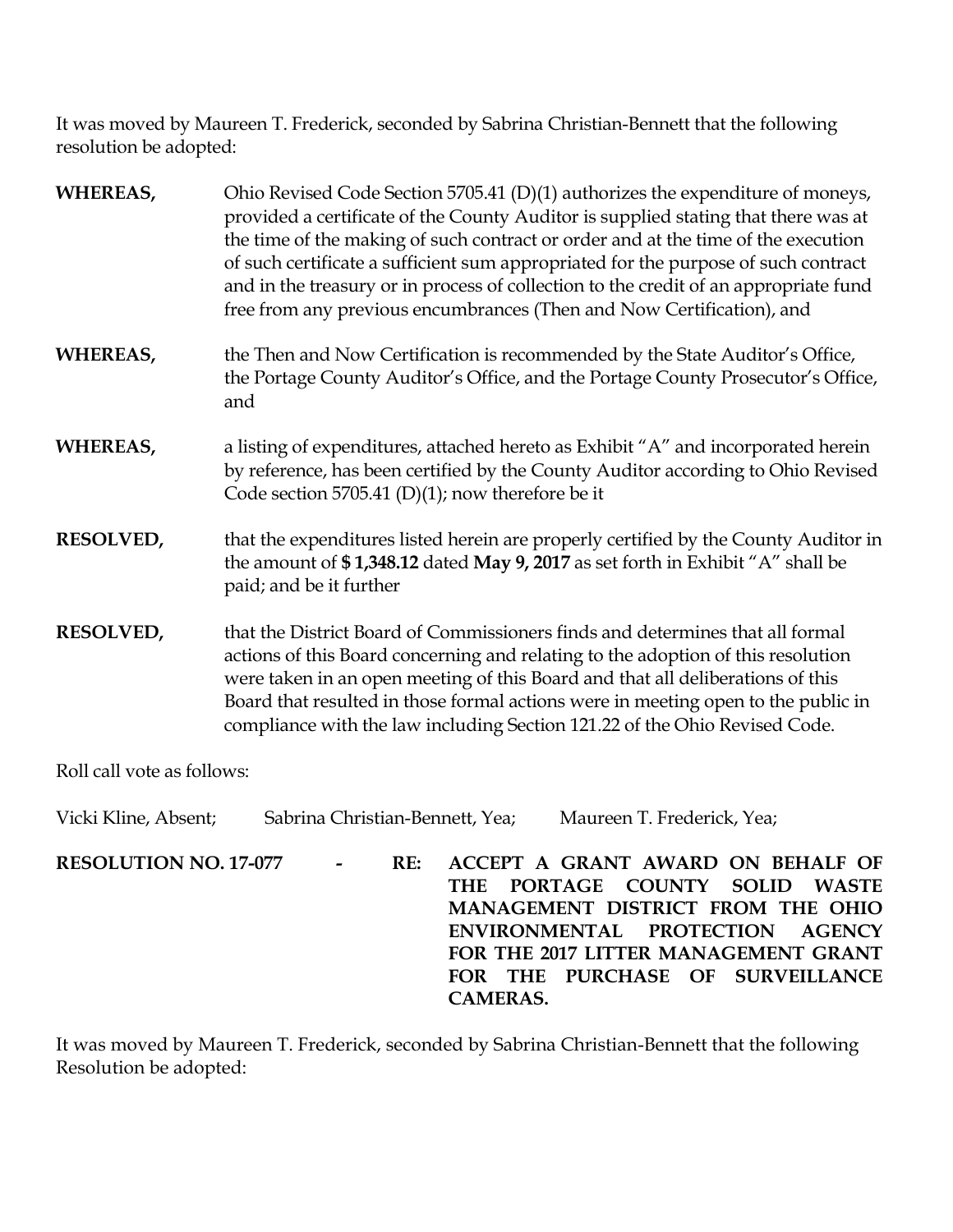- **WHEREAS,** the Board of District Commissioners for the Portage County Solid Waste Management District adopted Resolution #17-018 on January 31, 2017, authorizing the Portage County Solid Waste Management District to submit an application with the Ohio Environmental Protection Agency for the purpose of acquiring funds for surveillance cameras through the 2017 Recycling and Litter Prevention Funds; and
- **WHEREAS,** the Ohio Environmental Protection Agency has awarded \$6,299.10 to the Portage County Solid Waste District for the purchase of surveillance cameras; and
- **RESOLVED,** that the Board of District Commissioners, County of Portage, State of Ohio:

**Section 1:** That the Board of District Commissioners hereby accepts the grant award of \$6,299.10 from the Ohio Environmental Protection Agency for the 2017 Litter Management Grant for the Portage County Solid Waste Management District, with no local match requirement, to purchase surveillance cameras for the time period of July 1, 2017 thru June 30, 2018.

**Section 2:** That the Portage County Solid Waste Management District is hereby authorized to enter into an agreement with the Ohio Environmental Protection Agency to implement said grant program.

**Section 3:** That William G. Steiner, II, Director, is hereby designated as the Authorized Official and is thereby the official signatory for all grant documents and is authorized to sign the Grant Award Agreement on behalf of the Board; and be it further

- **RESOLVED,** that a certified copy of this resolution to be filed with the Portage County Auditor, the Solid Waste Management District and the Department of Budget and Financial Management, and be it further
- **RESOLVED,** that the Board of District Commissioners finds and determines that all formal actions of this Board concerning and relating to the adoption of this resolution were taken in an open meeting of this Board and that all deliberations of this Board that resulted in those formal actions were in meetings open to the public in compliance with the law including Section 121.22 of the Ohio Revised Code.

Roll call vote as follows:

| Vicki Kline, Absent; | Sabrina Christian-Bennett, Yea;                        | Maureen T. Frederick, Yea; |
|----------------------|--------------------------------------------------------|----------------------------|
| <b>Motion To:</b>    | Adjourn the Official Meeting of May 9, 2017 at 9:12 AM |                            |